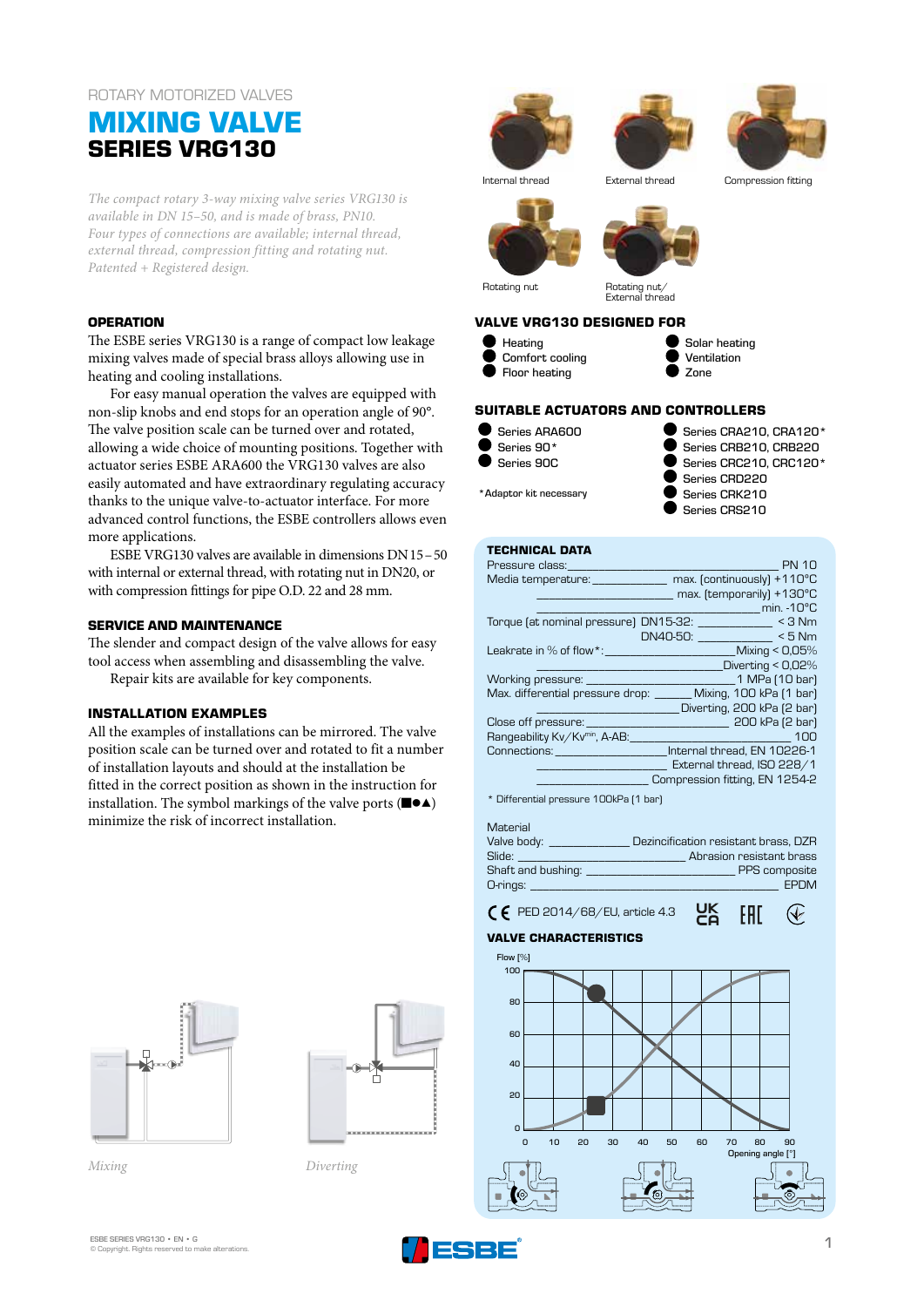# **MIXING VALVE SERIES VRG130**





VRG131, VRG132, VRG133

## **SERIES VRG131, INTERNAL THREAD**



*Mixing*



*Diverting*

The flat-sided spindle top points towards the sleeve position.

| Art. No. | Reference     | <b>DN</b> | Kvs*            | Connection | $\overline{A}$ | B   | C. | D  | E  | <b>Weight</b><br>[kg] | Replaces |  |  |    |    |  |  |  |
|----------|---------------|-----------|-----------------|------------|----------------|-----|----|----|----|-----------------------|----------|--|--|----|----|--|--|--|
| 11600100 |               |           | 0.4             |            |                |     |    |    |    |                       |          |  |  |    |    |  |  |  |
| 11600200 |               |           | 0,63            | Rp 1/2"    | 36             | 72  | 32 | 50 | 36 | 0,40                  |          |  |  |    |    |  |  |  |
| 11600300 | <b>VRG131</b> | 15        | 1               |            |                |     |    |    |    |                       |          |  |  |    |    |  |  |  |
| 11600400 |               |           | 1,6             |            |                |     |    |    |    |                       |          |  |  |    |    |  |  |  |
| 11600500 |               |           | 2,5             |            |                |     |    |    |    |                       |          |  |  |    |    |  |  |  |
| 11600600 |               |           | $\overline{4}$  |            |                |     |    |    |    |                       |          |  |  |    |    |  |  |  |
| 11600700 |               |           | 2,5             | Rp 3/4"    | 36             |     | 32 | 50 | 36 | 0,43                  |          |  |  |    |    |  |  |  |
| 11600800 | <b>VRG131</b> | 20        | 4               |            |                | 72  |    |    |    |                       |          |  |  |    |    |  |  |  |
| 11600900 |               |           | 6,3             |            |                |     |    |    |    |                       |          |  |  |    |    |  |  |  |
| 11601000 | <b>VRG131</b> |           |                 |            |                |     |    |    |    | 6,3                   |          |  |  | 34 | 52 |  |  |  |
| 11601100 |               | 25        | 10 <sup>1</sup> | Rp 1"      | 41             | 82  |    |    | 41 | 0,70                  |          |  |  |    |    |  |  |  |
| 11601200 | <b>VRG131</b> | 32        | 16              | Rp 11/4"   | 47             | 94  | 37 | 55 | 47 | 0,95                  |          |  |  |    |    |  |  |  |
| 11603400 | <b>VRG131</b> | 40        | 25              | Rp 11/2"   | 53             | 106 | 44 | 62 | 53 | 1,68                  |          |  |  |    |    |  |  |  |
| 11603600 | <b>VRG131</b> | 50        | 40              | Rp 2"      | 60             | 120 | 46 | 64 | 60 | 2,30                  |          |  |  |    |    |  |  |  |

# **SERIES VRG132, EXTERNAL THREAD**

| Art. No. | Reference     | <b>DN</b> | Kvs* | <b>Connection</b>    | $\overline{A}$ | B   | C. | D  | E  | <b>Weight</b><br>[kg] | Replaces |
|----------|---------------|-----------|------|----------------------|----------------|-----|----|----|----|-----------------------|----------|
| 11601500 |               |           | 0,4  | $G\frac{3}{4}$ "     |                |     | 32 | 50 | 36 | 0,40                  |          |
| 11601600 |               |           | 0,63 |                      | 36             | 72  |    |    |    |                       |          |
| 11601700 | <b>VRG132</b> | 15        | 1    |                      |                |     |    |    |    |                       |          |
| 11601800 |               |           | 1,6  |                      |                |     |    |    |    |                       |          |
| 11601900 |               |           | 2,5  |                      |                |     |    |    |    |                       |          |
| 11602000 |               |           | 4    |                      |                |     |    |    |    |                       |          |
| 11602100 |               |           | 2,5  | G 1"                 | 36             | 72  | 32 | 50 | 36 | 0,43                  |          |
| 11602200 | <b>VRG132</b> | 20        | 4    |                      |                |     |    |    |    |                       |          |
| 11602300 |               |           | 6,3  |                      |                |     |    |    |    |                       |          |
| 11602400 |               | 25        | 6,3  | G 11/4"<br>10        | 41             | 82  | 34 | 52 | 41 | 0,70                  |          |
| 11602500 | <b>VRG132</b> |           |      |                      |                |     |    |    |    |                       |          |
| 11602600 | <b>VRG132</b> | 32        | 16   | G 11/ <sub>2</sub> " | 47             | 94  | 37 | 55 | 47 | 0,95                  |          |
| 11603500 | <b>VRG132</b> | 40        | 25   | G 2"                 | 53             | 106 | 44 | 62 | 53 | 1,69                  |          |
| 11603700 | <b>VRG132</b> | 50        | 40   | G 21/4"              | 60             | 120 | 46 | 64 | 60 | 2,30                  |          |

# **SERIES VRG133, COMPRESSION FITTING**

| Art. No. | Reference     | <b>DN</b> | $Kvs*$ | Connection <sup>'</sup> | А  | B  | $\sqrt{2}$ |    | -  | <b>Weight</b><br>[kg] | Replaces |
|----------|---------------|-----------|--------|-------------------------|----|----|------------|----|----|-----------------------|----------|
| 11602900 | <b>VRG133</b> | 20        | 4      | CPF 22 mm               | 36 | 72 | 32         | 50 | 36 |                       |          |
| 11603000 |               |           |        | 6,3                     |    |    |            |    |    |                       | 0,40     |
| 11603100 | <b>VRG133</b> | 25        | 10     | CPF 28 mm               | 41 | 82 | 34         | 52 | 41 | 0.45                  |          |
| ___      |               |           |        |                         |    |    |            |    |    |                       |          |

\* Kvs-value in m3/h at a pressure drop of 1 bar. Flow chart, see product catalogue. CPF = compression fitting

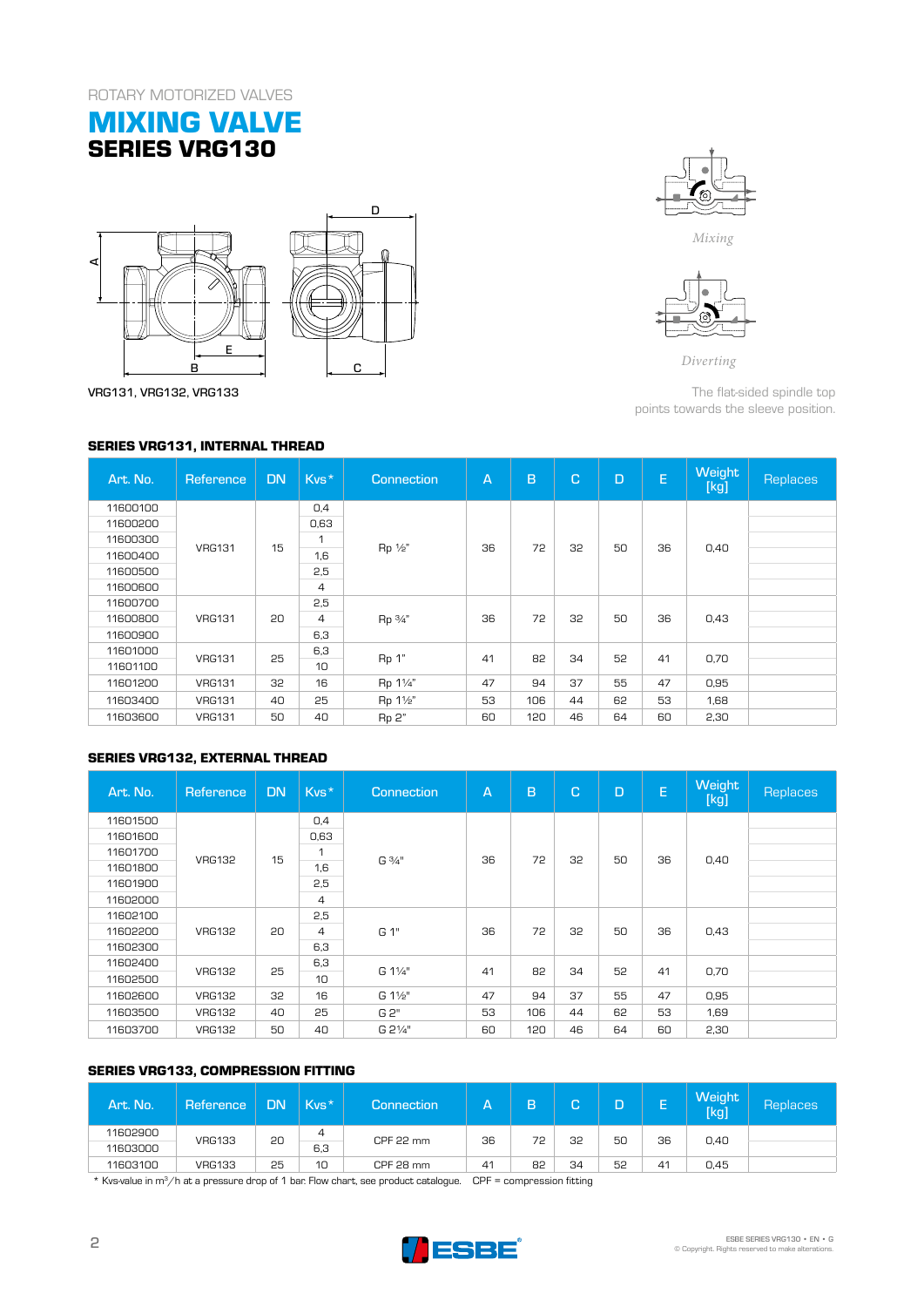# **MIXING VALVE SERIES VRG130**



VRG138



*Mixing*



*Diverting*

The flat-sided spindle top points towards the sleeve position.

### **SERIES VRG138, ROTATING NUT AND EXTERNAL THREAD**

| Art. No.                                                                                                              | Reference     | <b>DN</b> | $Kvs*$ | Connection        | д  | n  | $\sqrt{2}$<br>u |    | ⊢<br>- | Weight<br>[kg] | Replaces' |
|-----------------------------------------------------------------------------------------------------------------------|---------------|-----------|--------|-------------------|----|----|-----------------|----|--------|----------------|-----------|
| 11603800                                                                                                              | <b>VRG138</b> | 20        |        | $2x$ RN 1" + G 1" | 36 | 72 | 32              | 50 | 36     | 0.56           |           |
| 11604100                                                                                                              |               |           | 6.3    | 3x RN 1"          |    |    |                 |    |        | 0.59           |           |
| الله بالم الله عليه الله الله الله الله عليه الموجود عليه الله عليه الله عليه الله عليه عليه الله عل المستقبل الله ال |               |           |        |                   |    |    |                 |    |        |                |           |

Kvs-value in m<sup>3</sup>/h at a pressure drop of 1 bar. Flow chart, see product catalogue.  $RN =$  Rotating Nut